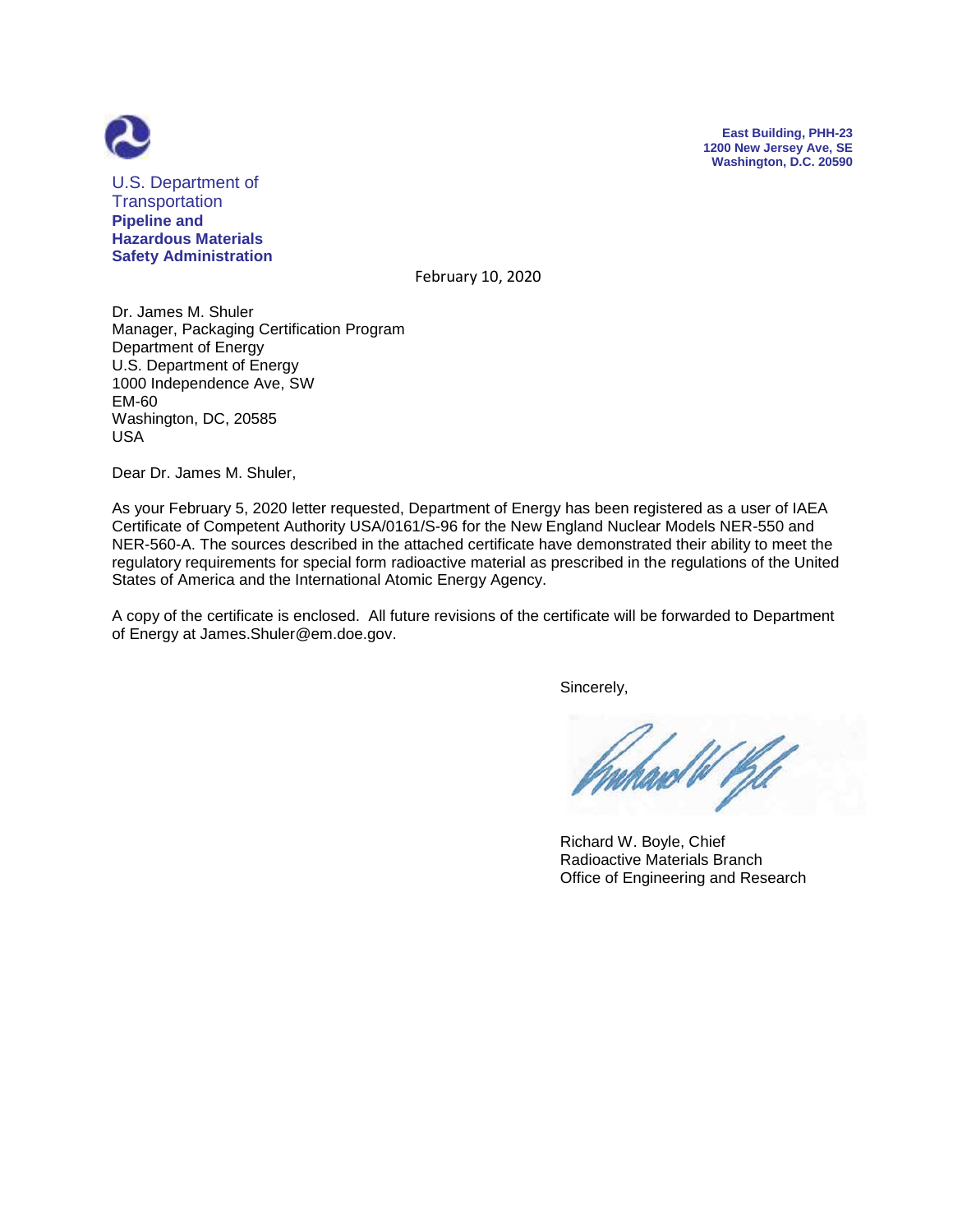

**East Building, PHH-23 1200 New Jersey Ave, SE Washington, D.C. 20590**

U.S. Department of Transportation

## **IAEA CERTIFICATE OF COMPETENT AUTHORITY SPECIAL FORM RADIOACTIVE MATERIALS**

**Pipeline and Hazardous Materials Safety Administration CERTIFICATE USA/0161/S-96, REVISION 7**

This certifies that the sources described have been demonstrated to meet the regulatory requirements for special form radioactive material as prescribed in the regulations of the International Atomic Energy Agency<sup>1</sup> and the United States of America<sup>2</sup> for the transport of radioactive material.

- 1. Source Identification New England Nuclear Models NER-550 and NER-560-A.
- 2. Source Description The sources described by this certificate are TIG welded doubly encapsulated sources constructed of Type 316L stainless steel. The Model NER-550 has a diameter of 7.0 mm (0.275 in.) to 25.4 mm (1.0 in.), and length 9.53 mm (0.375 in.) to 38.1 mm  $(1.5 \text{ in.})$ . The Model NER-560-A has a diameter of 12.7 mm  $(0.5 \text{ in.})$ , and length 17.15 mm (0.675 in.), with an additional 9.5 mm (0.375 in.) long threaded stud on the welded endcap. Minimum wall thickness of all inner and outer capsules is 0.635 mm (0.025 in.) and minimum plug thickness for each capsule is 1.27 mm (0.05 in.). Source construction must be in accordance with attached New England Nuclear Corporation Drawing No. 313-26, Rev. A (Model NER-550), or Model NER-560-A (Model NER-560-A).
- 3. Radioactive Contents For the Model NER-550, not more than 37 GBq (1.0 Ci) of Americium-241. For the Model NER-560-A, not more than 2.22 GBq (60 mCi) of Americium-241 and 0.407 GBq (11 mCi) of Cesium-137. The Am-241 is in the form of americium oxide, mixed with beryllium powder and compressed into a pellet. The Cs-137 is in the form of CsCl in a glass fiber.
- 4. Special Conditions -

 $\overline{\phantom{a}}$ 

<sup>&</sup>lt;sup>1</sup> "Regulations for the Safe Transport of Radioactive Material, 2012 Edition, No. SSR-6" published by the International Atomic Energy Agency (IAEA), Vienna, Austria.

 $^2$  Title 49, Code of Federal Regulations, Parts 100-199, United States of America.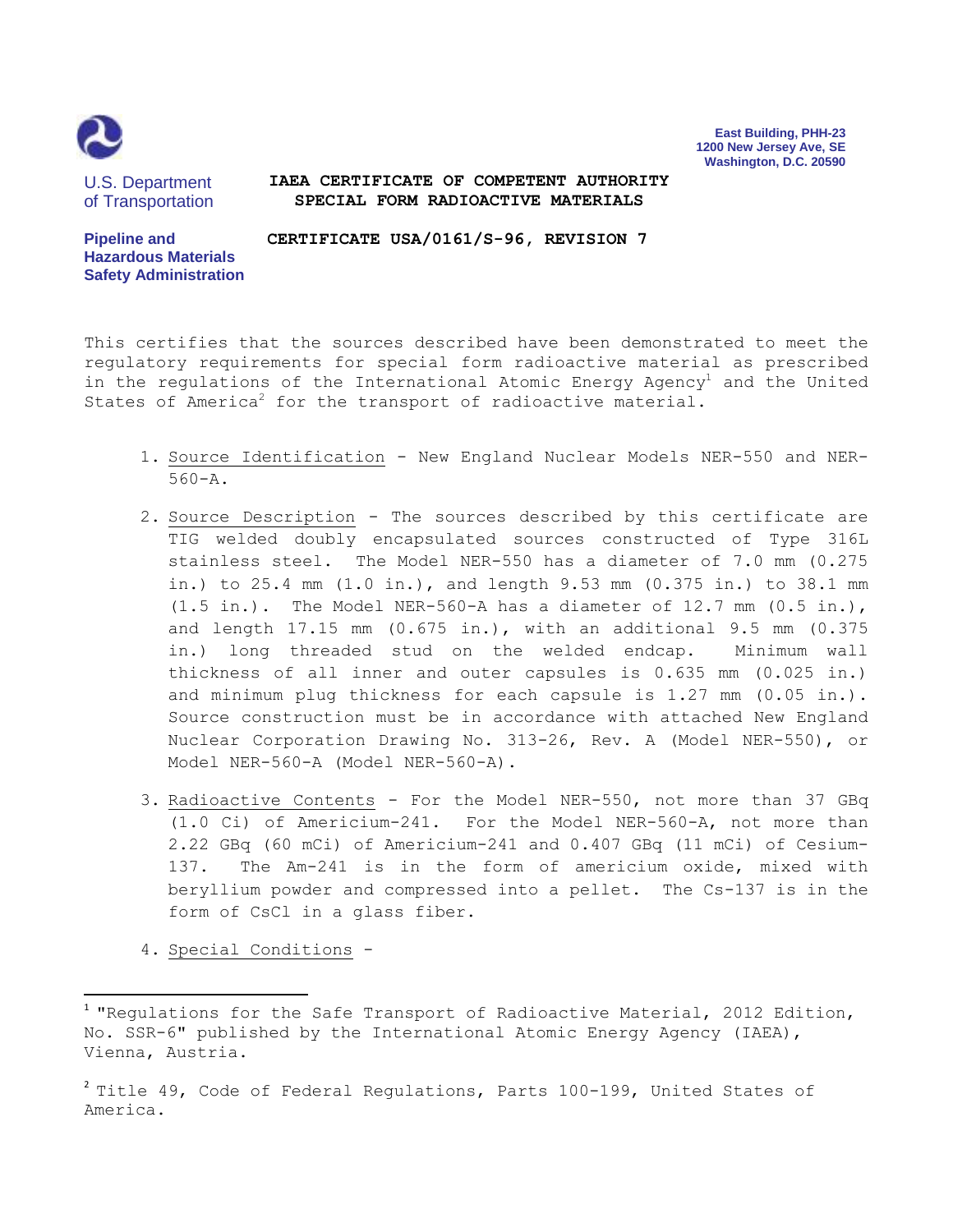## **CERTIFICATE USA/0161/S-96, REVISION 7**

- a. Model NER-550 and NER-560-A sources must be installed in NIC-5 moisture density gauges being transported for disposal purposes or in a AN/UDM-10 Neutron Calibrator transported within a Type A package.
- b. Sources must have no known or suspected defects.
- c. Sources must have a current satisfactory leak test in accordance with license conditions.
- 5. Management System Activities Records of Management System activities required by Paragraph 306 of the IAEA regulations shall be maintained and made available to the authorized officials for at least three years after the last shipment authorized by this certificate. Consignors in the United States exporting shipments under this certificate shall satisfy the requirements of Subpart H of 10 CFR 71.
- 6. Expiration Date This certificate expires on November 30, 2023. Previous editions which have not reached their expiration date may continue to be used.

This certificate is issued in accordance with paragraph(s) 804 of the IAEA Regulations and Section 173.476 of Title 49 of the Code of Federal Regulations, in response to the September 25, 2018 petition by Department of the Navy, Washington, DC, and in consideration of other information on file in this Office.

Certified By:

December 03, 2018 (DATE)

William Schoonover Associate Administrator for Hazardous Materials Safety

Revision 7 - Issued to extend the expiration date and to allow for shipment in AN/UDM-10 neutron calibrators.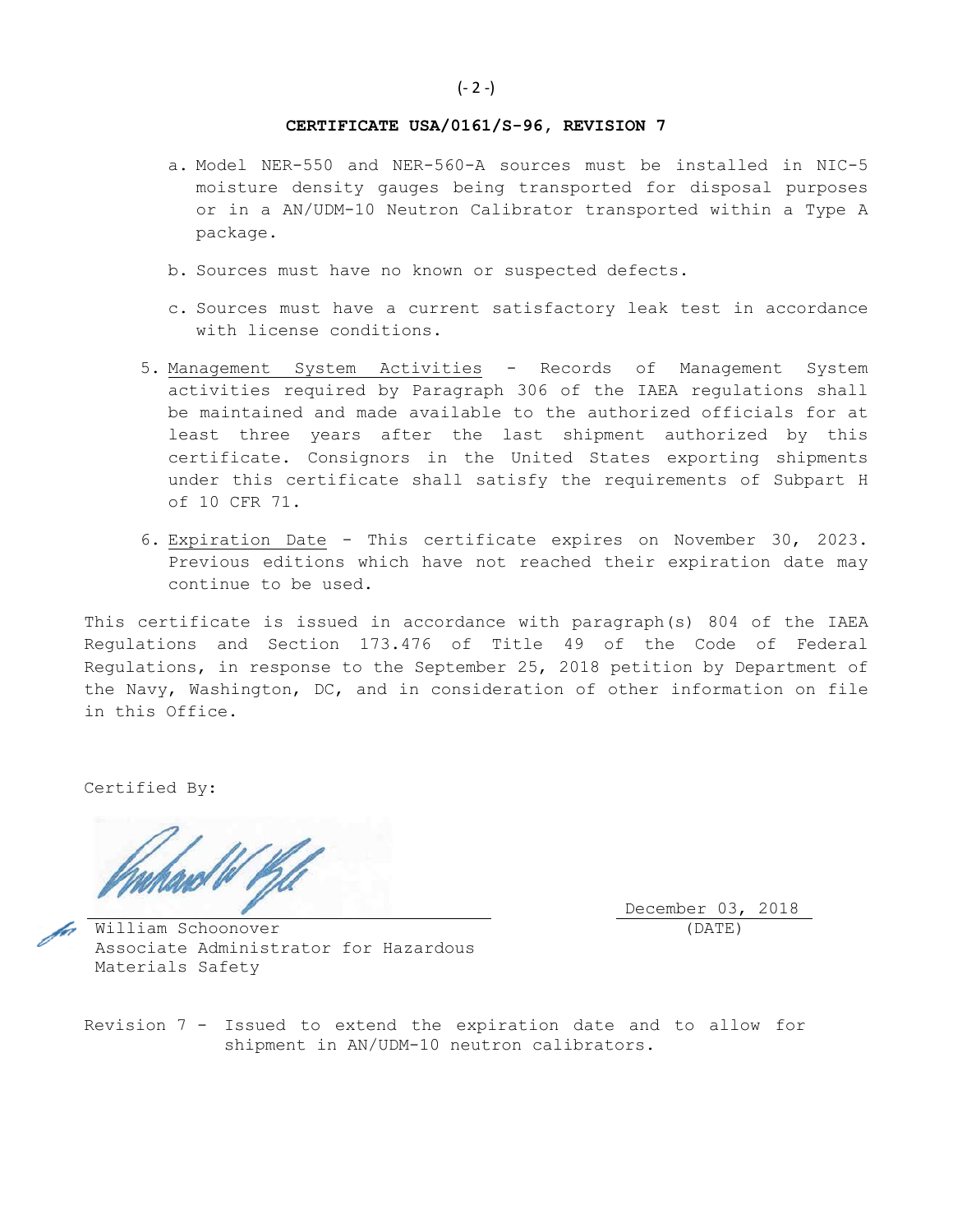

Ń,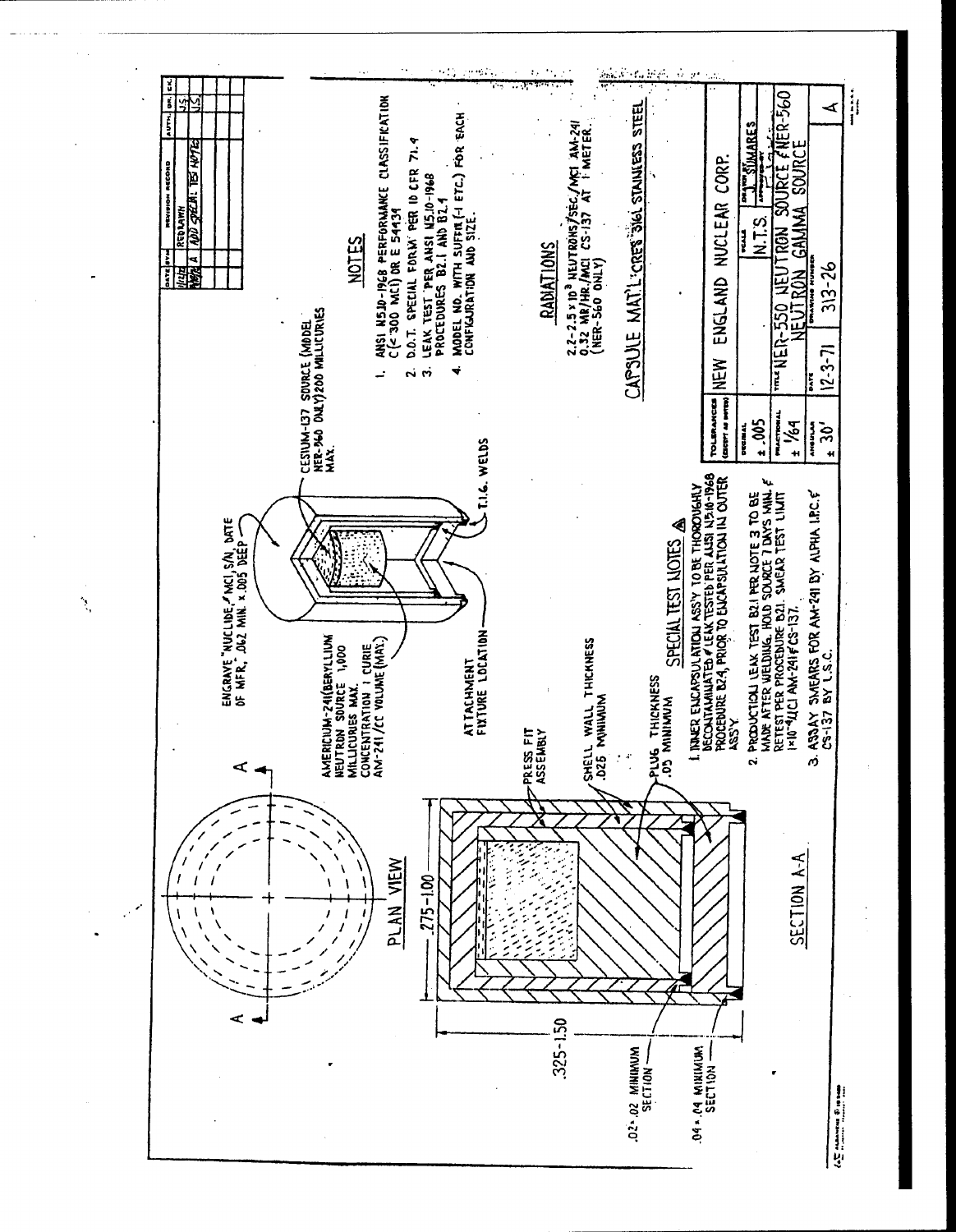